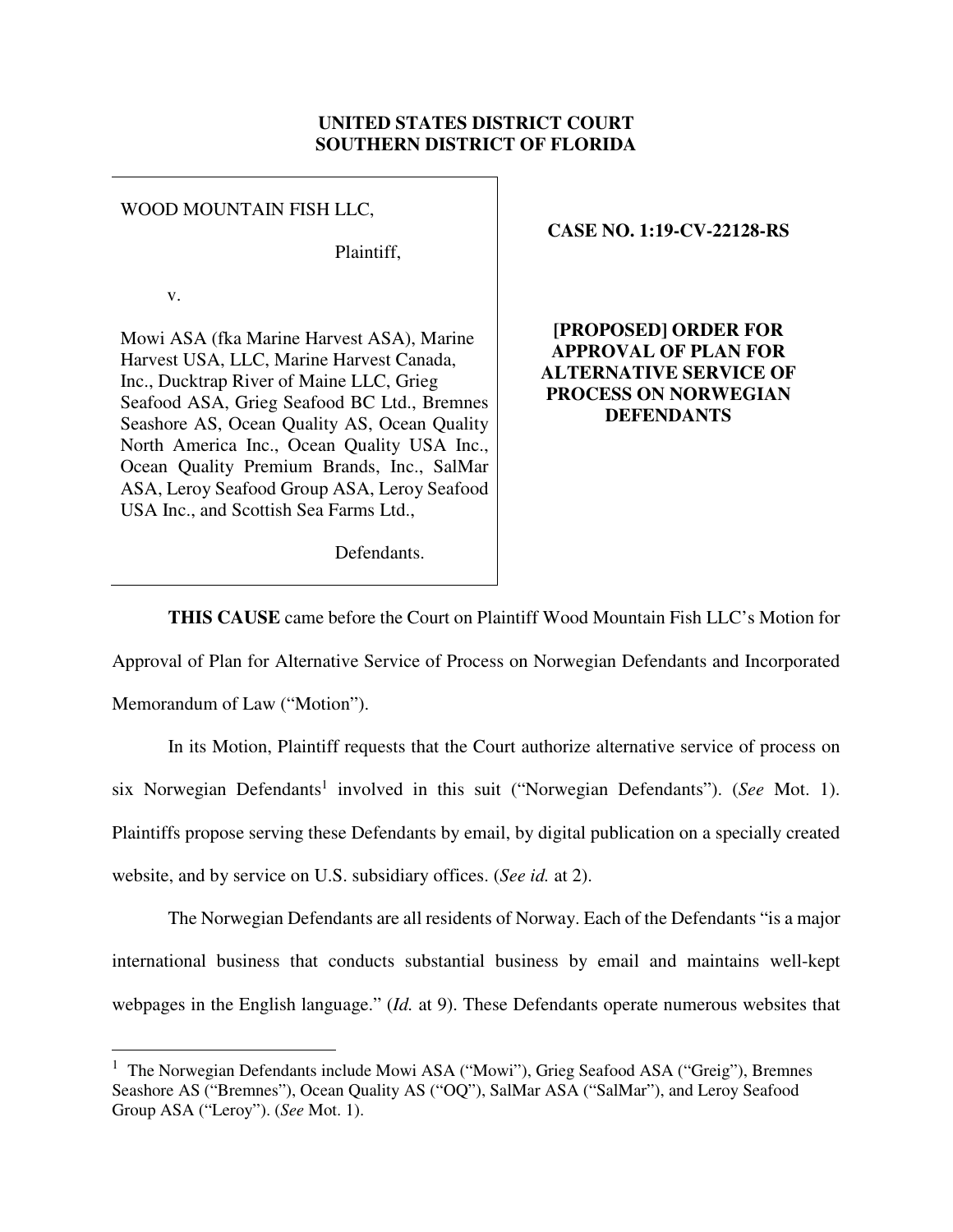are accessible to current and prospective buyers of farm-raised Atlantic Salmon and use electronic means as a reliable form of communication. (*See* Silton Decl., ¶¶ 5, 8, 11, 13, 18, 23). The Norwegian Defendants' e-mail addresses are operational and a reliable means of communicating with them. (*See* Silton Decl., ¶¶ 6-7, 14-18). Additionally, Plaintiffs have created a publication website located at https://www.whafh.com/case-information-documents/, where copies of the Complaint and all other documents on file in this action will be displayed. (*See* Silton Decl., ¶ 3).

Federal Rule of Civil Procedure 4(f)(3) authorizes a district court to order an alternate method for service to be effected upon foreign defendants provided it is not prohibited by international agreement and is reasonably calculated to give notice to the defendants. *See* Fed. R. Civ. P. 4(f)(3); *see also Karsten Mfg. Corp. v. Store*, No. 18-CIV-61624, 2018 WL 8060707, at \*1 (S.D. Fla. July 26, 2018) (authorizing alternative service of process via e-mail and digital publication); *Brookshire Bros., Ltd. v. Chiquita Brands Int'l, Inc.*, No. 05-CIV-21962, 2007 WL 1577771, at \*2 (S.D. Fla. May 31, 2007) ("[D]istrict courts have broad discretion under Rule 4(f)(3) to authorize other methods of service that are consistent with due process and are not prohibited by international agreements.") (citing *Prewitt Enters., Inc. v. Org. of Petroleum Exporting Countries*, 353 F.3d 916, 921, 927 (11th Cir. 2003))).

Service by e-mail or publication is not prohibited under international agreement in this case. (*See* Mot. 6). Both the United States and Norway are signatories to The Hague Convention on the Service Abroad of Extra-Judicial Documents in Civil and Commercial Matters, Nov. 15, 1965, 20 U.S.T. 361 (the "Hague Convention"), which does not specifically preclude service by e-mail or publication. *See Karsten*, 2018 WL 8060707, at \*1. Where a signatory nation has objected to the alternative means of service provided by Section 10 of The Hague Convention, that objection is expressly limited to those means listed in the objection and does not represent a blanket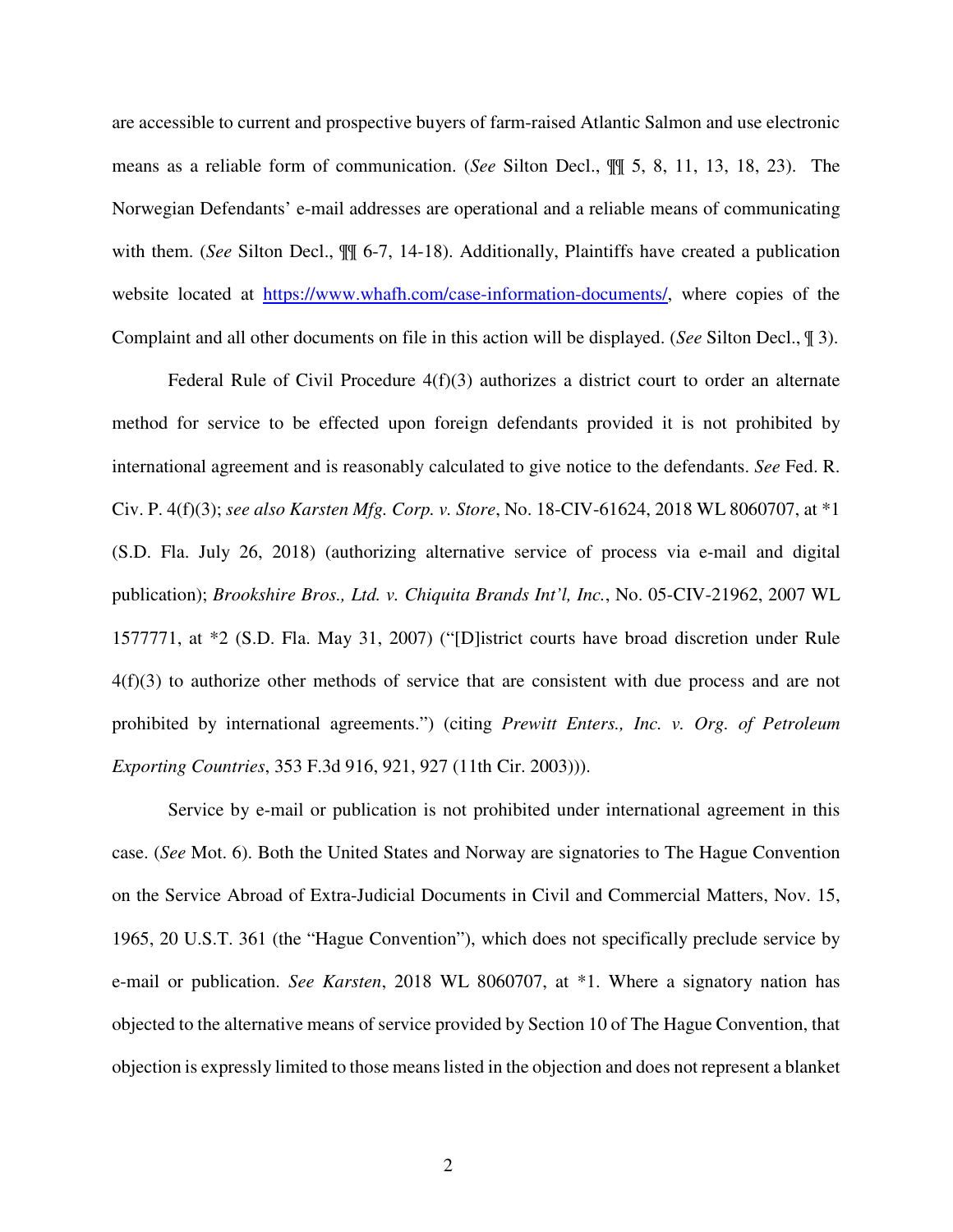objection to other forms of service, such as e-mail or publication. *See id.* at \*2 (authorizing service by e-mail and publication) (citing *Stat Med. Devices, Inc. v. HTL-Strefa, Inc.*, Case No. 15-cv-20590, 2015 WL 5320947, at \*3 (S.D. Fla. Sept. 14, 2015) (authorizing service by e-mail)). A court acting under Rule  $4(f)(3)$  therefore remains free to order alternative means of service where a signatory nation has not expressly objected to those means. *See Karsten*, 2018 WL 8060707, at \*2 (citing *Gurung v. Malhotra*, 279 F.R.D. 215, 219 (S.D.N.Y. 2011)). Accordingly, service by email, publication, or through a subsidiary does not violate an international agreement. Service through a subsidiary is also sufficient to satisfy Rule 4(f)(3) because it does not violate The Hague Convention. *See In re Cathode Ray Tube Antitrust Litig.*, No. 07-5944, 2008 WL 4104341 (N.D. Cal. Sept. 3, 2008) (authorizing service of foreign defendant through domestic subsidiary and counsel); *In re LDK Solar Sec. Litig.*, No. C 07-05182, 2008 WL 2415186 (N.D. Cal. June 12, 2008) (authorizing service on local subsidiary).

Plaintiffs' service plan is reasonably calculated to give notice to the foreign Defendants. Plaintiffs cite numerous cases where courts have authorized plaintiffs to serve foreign defendants through e-mail, publication, and a subsidiary. (*See* Mot. 8–13) (listing cases authorizing service via e-mail and then listing cases authorizing service on a subsidiary). Similarly, here (1) Defendants conduct a majority of their business over the Internet; (2) Defendants routinely use email to conduct their business; (3) Defendants have subsidiaries in the United States that have a sufficiently close relationship to the Defendant parent companies; and (4) Plaintiffs show that email is likely to reach Defendants. *See Karsten*, 2018 WL 8060707, at \*2 (citing *Rio Props. Inc. v. Rio Int'l Interlink*, 284 F.3d 1007, 1017–18 (9th Cir. 2002)).